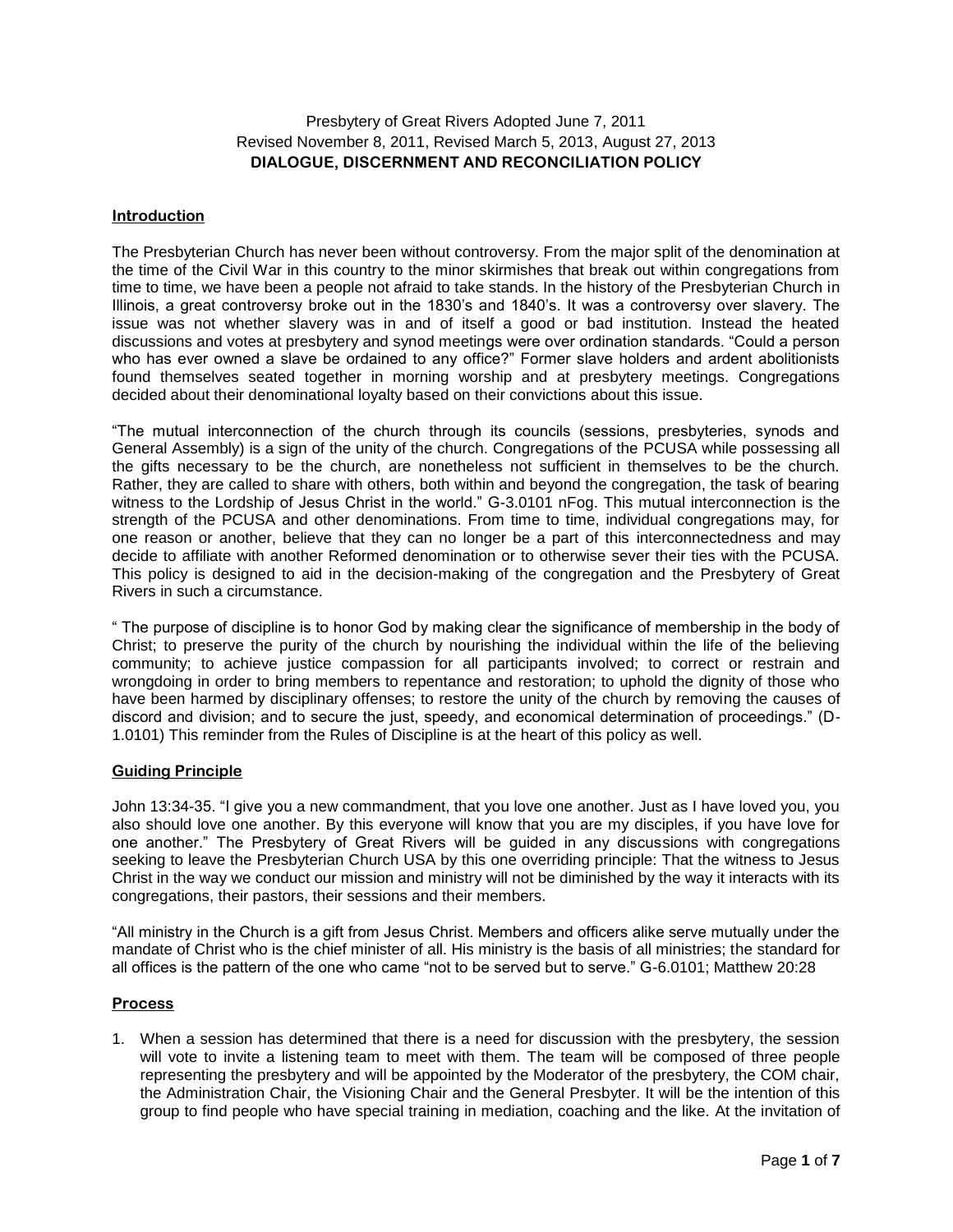the Session the Listening Team may meet with the congregation, various groups in the congregation as it fulfills its task. The purpose of the listening team will be as follows:

- A. to hear concerns;
- B. to determine if reconciliation without separation should be attempted and recommend steps toward that end;
- C. to determine an initial degree of support for leaving and for those desiring to stay in PCUSA;
- D. and with the Session determine a need for a Discernment/Resolution Team.
- 2. After meeting with the Listening Team, the Session may request the appointment of a Discernment/Resolution Team. This team shall be composed of the three listening team members along with three members of the congregation to be appointed by the session. One of these members should represent those members of the congregation who are not interested in leaving the PCUSA (if any). The purpose of the Discernment Team is as follows:
	- A. to discern God's will for this congregation in one of the following ways
		- 1. to move towards transfer to another Reformed denomination.
		- 2. to divide the congregation.
		- 3. to close the congregation and form new congregations
		- 4. to individually transfer members to other congregations
		- 5. to pastorally care for those who desire to remain in the denomination;
		- 6. In considering whether the Presbytery will transfer a congregation to another Reformed Denomination or will dissolve the congregation and reach an agreement with the new independent congregation or a new congregation of another denomination the presbytery will examine each proposed denomination as it presents itself.
	- B. to develop an education/discernment process for the whole congregation concerning their decision;
	- C. to develop a pastoral care plan for all members and staff through the transition;
	- D. to develop a process for Congregational action to request Presbytery action; this process will include two meetings of the congregation, the first meeting will be to approve the plan, the second to request dismissal or dissolution according to the plan. Presbytery action on the plan will take place between the two meetings.
	- E. to negotiate practical considerations for the action. (property, capital funds, any future bequests or beneficiary designations, consideration of payments to the denomination, preservation of church records for the denomination and the congregation including depositing the originals or an approved microfiche copy of all records as a PCUSA congregation and any predecessor denomination (the cost of this will be included in the agreement with the congregation), new name for the congregation reflecting the change of denominational relationship, etc.); in fulfilling this task the team will document its consideration of value and include it in the recommended plan of separation that both the congregation and the Presbytery must approve. The first principle in the determination of value is that each congregation/situation has unique circumstances and must be evaluated. There is no standard formula for determining value.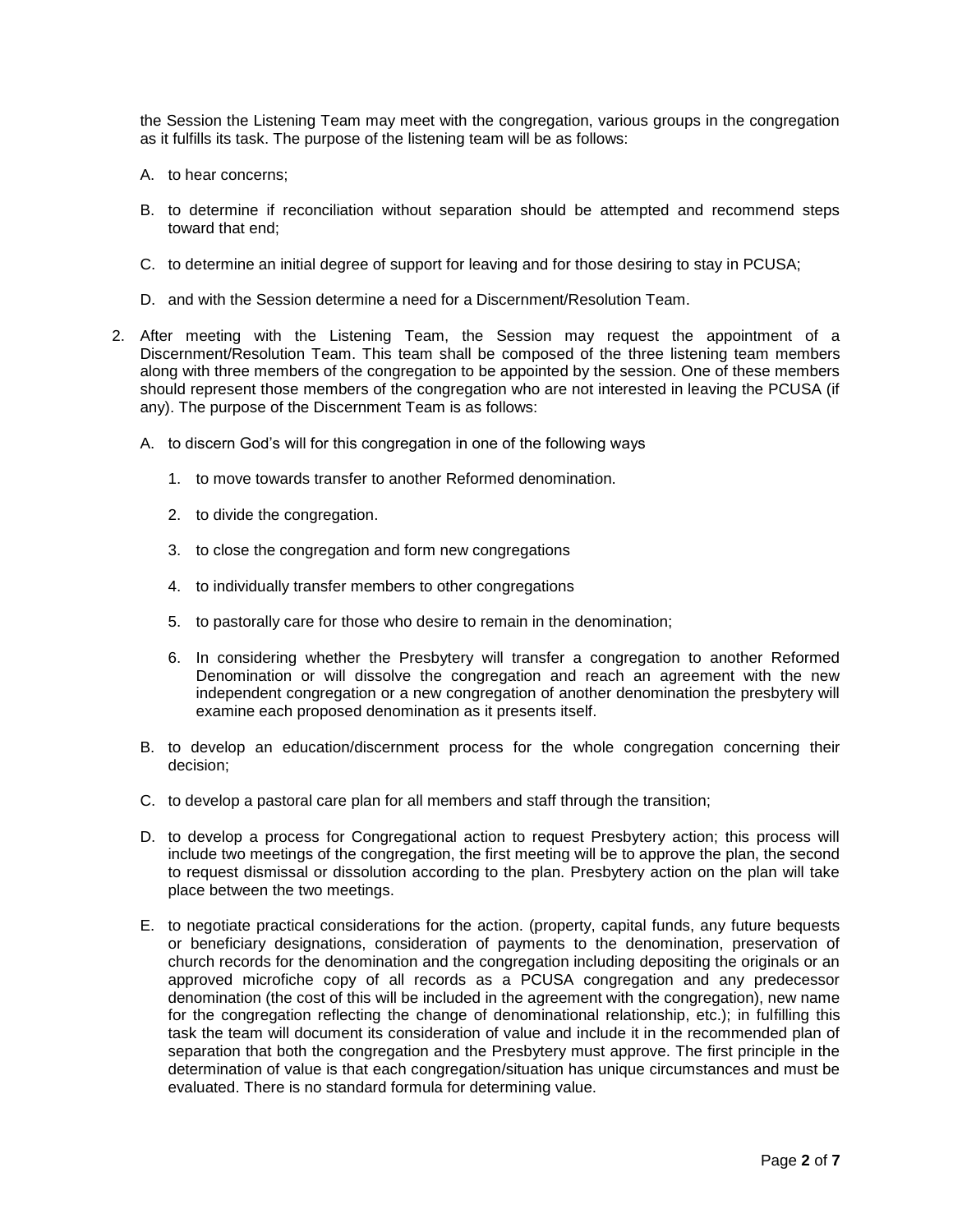- F. to determine voting procedures including but not limited to quorum and the vote required to approve the agreement and send it to presbytery for approval.
- G. to take to Presbytery recommendation for action;
- H. to assist the session in the implementation of the plans as determined above.
- 3. Following action by Presbytery upon recommendation from the Discernment Team, the moderator of the Presbytery will appoint an Administrative Commission (to be confirmed by the presbytery at its next meeting) to implement the plan.
- 4. If a congregation takes unilateral action without following the above process, then the presbytery will take the appropriate action as detailed below.
	- A. An Administrative Commission will be appointed by the moderator and confirmed by the presbytery at its next meeting with powers to "visit particular churches. . .reported to be affected with disorder, and to inquire into and settle the difficulties therein." G-9.0503. Such commission(s) will not have the power to dissolve a pastoral relationship or to dissolve a congregation or to declare it to be in schism without the vote of the presbytery.
	- B. The goal of gracious separation would remain the same and all efforts would be made to avoid litigation. "And how dare you take each other to court! When you think you have been wronged, does it make any sense to go before a court that knows nothing of God's ways instead of a family of Christians? . . These court cases are an ugly blot on your community. Wouldn't it be far better to just take it, to let yourselves be wronged and forget it? All you're doing is providing fuel for more wrong, more justice, bringing more hurt to the people of your own spiritual family." (I Corinthians 6:1-8 The Message.)
	- C. pastoral care for all involved would remain a focal point
- 5. Funds/property received by Presbytery in this process would be used for pastoral care of those who remain in the denomination and for continued PCUSA ministry to the area impacted.

#### **APPENDICES**

(Supplemental Material and Not a part of the Policy. These materials will be used by the Discernment Teams and any Administrative Commissions in their work.)

#### **1. HOW THE PRESBYTERY WILL IMPLEMENT THE PLAN**

- A. The Administration Council will create a subcommittee to administer this plan.
- B. The Nominating Committee will identify people who are ready to serve on Discernment/Resolution teams each year.
- C. The Presbytery will provide general training for those persons identified.
- D. The Presbytery will provide specific training for each team when established.

## **2. GENERAL ASSEMBLY RESOLUTION**

Final Text: The 218th General Assembly (2008) of the Presbyterian Church (U.S.A.)

A. Directs the Stated Clerk to send this resolution to the presbyteries, synods, and sessions, indicating the will of the assembly that presbyteries and synods develop and make available to lower governing bodies and local congregations a process that exercises the responsibility and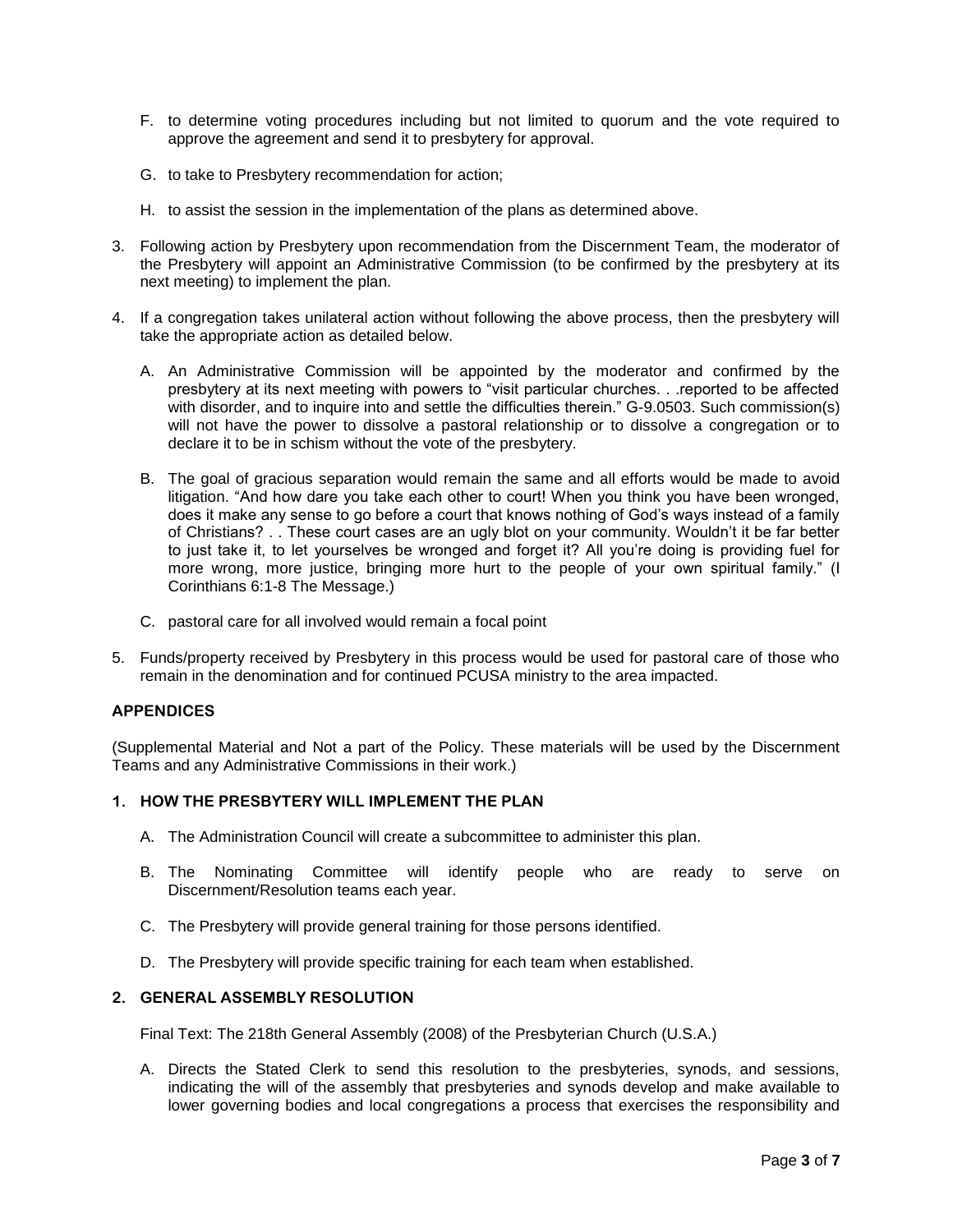power "to divide, dismiss, or dissolve churches in consultation with their members" (Book of Order, G-11.0103i) with consistency, pastoral responsibility, accountability, gracious witness, openness, and transparency.

- B. Believing that trying to exercise this responsibility and power through litigation is deadly to the cause of Christ, impacting the local church, other parts of the Body of Christ and ecumenical relationships, and our witness to Christ in the world around us, [the General Assembly] urges [congregations considering leaving the denomination,] presbyteries [,] and synods to implement a process using the following principles:
	- Consistency: The local authority delegated to presbyteries is guided and shaped by our shared faith, service, and witness to Jesus Christ.
	- Pastoral Responsibility: The requirement in G-11.0103i to consult with the members of a church seeking dismissal highlights the presbytery's pastoral responsibility, which must not be submerged beneath other responsibilities.
	- Accountability: For a governing body, accountability rightly dictates fiduciary and connectional concerns, raising general issues of property (G-8.0000) and specific issues of schism within a congregation (G-8.0600). But, full accountability also requires preeminent concern with "caring for the flock."
	- Gracious Witness: It is our belief that Scripture and the Holy Spirit require a gracious witness from us rather than a harsh legalism.
	- Openness and Transparency: Early, open communication and transparency about principles and process of dismissal necessarily serve truth, order, and goodness, and work against seeking civil litigation as a solution.

#### **3. PRINCIPLES AND ASSUMPTIONS**

- Building up the body of Christ: All that we do as a governing body and as congregations is to build the body of Christ so that it may proclaim Christ and engage in God's mission to the world.
- Reconciliation: As Christ has reconciled us with him, we are to seek reconciliation among our brothers and sisters in Christ.
- Separation: Separation is the last choice for a witness to Christ in the world. When it is necessary, it is only to allow all to more effectively witness to Christ. The manner of separation should allow all parties to remain united in Christ while going on different paths.

#### **4. DISSENT, DIVISION AND SCHISM**

**Dissent** - Remaining together but acknowledging disagreement on some matters.

**Division** – separating for the sake of more effective witness while still seeing we are still connected in the wider church in ministry and mission. The apostle Paul separated from Barnabas over a disagreement but both continued in the mission of Christ and to respect each other in that mission. Acts 15:36-41 (New International Version, ©2011) 36 Sometime later Paul said to Barnabas, "Let us go back and visit the believers in all the towns where we preached the word of the Lord and see how they are doing." 37 Barnabas wanted to take John, also called Mark, with them, 38 but Paul did not think it wise to take him, because he had deserted them in Pamphylia and had not continued with them in the work. 39 They had such a sharp disagreement that they parted company. Barnabas took Mark and sailed for Cyprus, 40 but Paul chose Silas and left, commended by the believers to the grace of the Lord. 41 He went through Syria and Cilicia, strengthening the churches.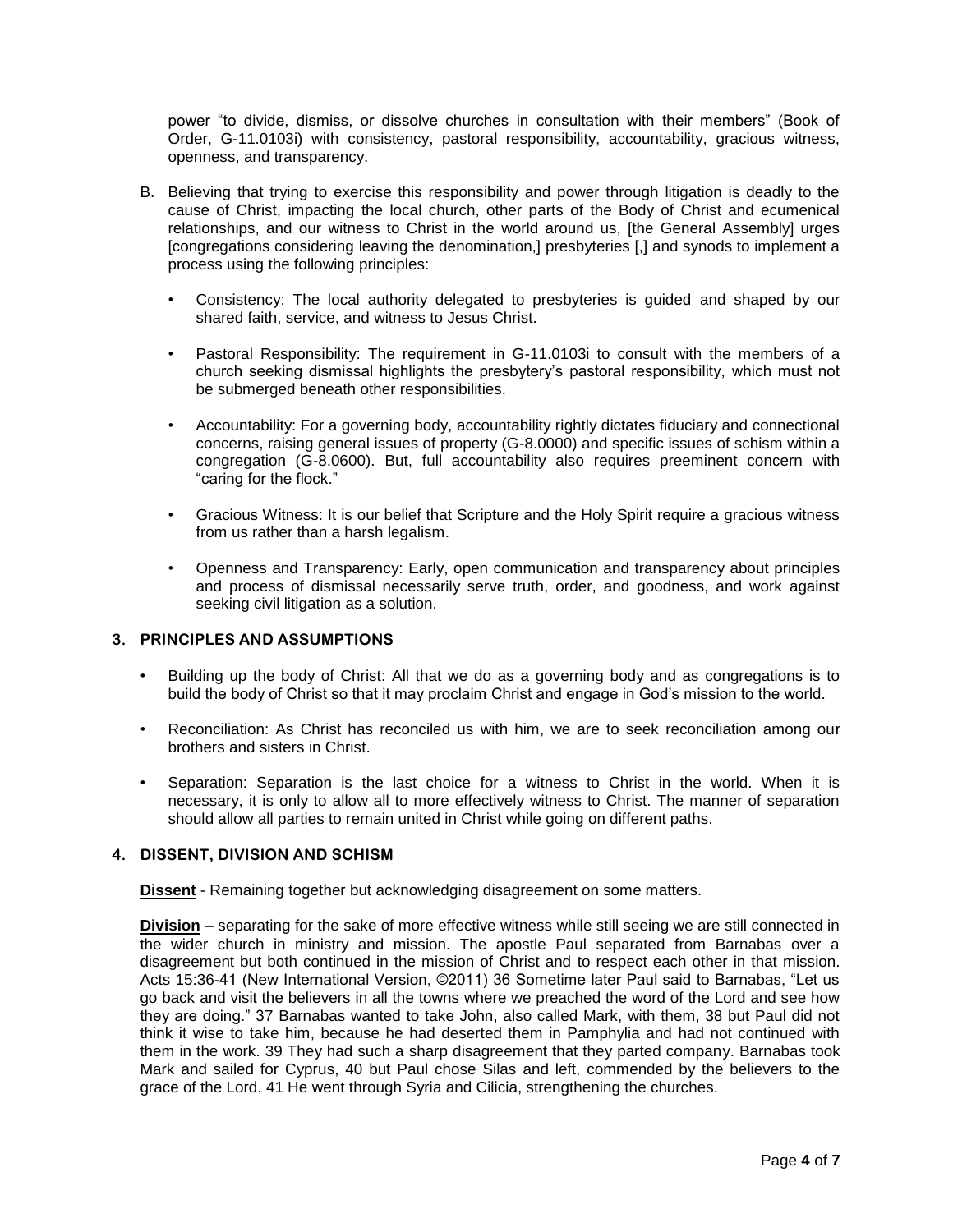**Schism** – separation that imputes one is with Christ and the other is outside Christ, can no longer work together.

#### **5. CONSIDERATIONS FOR CONSIDERING VALUE**

The Discernment/Resolution Team in fulfilling its task: "E. to negotiate practical considerations for the action. (property, capital funds, any future bequests or beneficiary designations, consideration of payments to the denomination in the future; etc.);" will document its consideration of value and include it in the recommended plan of separation that both the congregation and the Presbytery must approve. The first principle in the determination of value is that each congregation/situation has unique circumstances and must be evaluated. There is no standard formula for determining value. In considering value the following will be examined:

- A. Value on the open market
	- 1. Condition and design of the building
	- 2. Value of property in its particular community
	- 3. Potential market
- B. Value to those who desire to leave the denomination
	- 1. To walk away from it
	- 2. To purchase other property
	- 4. To keep the property
- C. Value to Neighboring PCUSA congregations
	- 1. Would another PCUSA congregations be able to use the property for expansion of ministry and mission?
- D. Value to members of the congregation who do not desire to leave the PCUSA
	- 1. Are there enough people and financial resources to maintain and use the property for effective ministry?
	- 2. Is the community able to support the ministry of two "Presbyterian" congregations?
- E. Value to the Presbytery/PCUSA
	- 1. Could it be used for a new church development?
	- 2. Are the liabilities of owning it greater than its value?
	- 3. Value of lost support for per capita and mission?
- F. Value in historical perspective
	- 1. Was the congregation the result of a denominationally planned and supported new church development?
	- 2. Does the congregation predate denominational membership and support?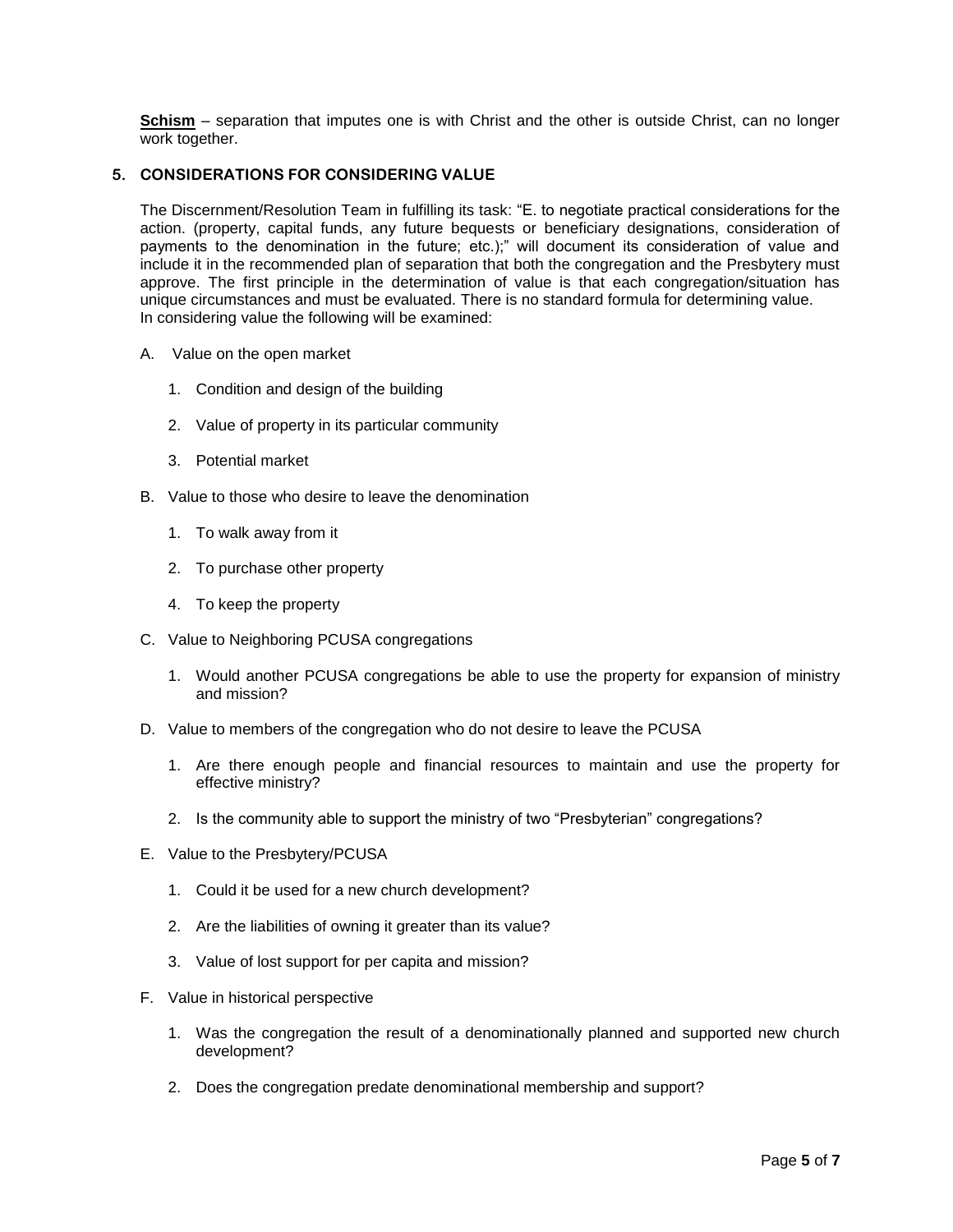- 3. Is the congregation the result of merger or transfer from another denomination?
- 4. Is the congregation the result of a decision to affiliate with the Presbyterian church later in its life?
- G. Value to God (God's mission)
	- 1. Would litigation create a negative image to the world of who we are in Christ?
	- 2. Would litigation cause more financial loss than any value from holding unto the property?
	- 3. Would an empty building serve God?

### **6. CRITERIA FOR EVALUATING TRANSFER TO A REFORMED DENOMINATION**

In considering whether the Presbytery will transfer a congregation to another Reformed Denomination or will dissolve the congregation and reach an agreement with the new independent congregation or a new congregation of another denomination the presbytery will examine the following areas. We will examine each proposed denomination as it presents itself.

#### **A. Reformed**

- 1. Relational
	- a. Do we share full communion agreements?
	- b. Is it a member of World Communion of Reformed churches?
	- c. Is it a member of the International Conference of Reformed churches?
	- d. Is it a member of the World Reformed Fellowship?
	- e. Is it recognized by other Reformed bodies as Reformed?
- **2. Historical**
	- a. Does the denomination consist of churches that are historically emerge from any of these streams: Congregational, Presbyterian, Reformed and United churches with roots in the 16th-century Reformation led by John Calvin, John Knox and others?
	- b. Does the denomination have roots in the 16th-century Reformation led by John Calvin, John Knox and others?

#### **3. Theological**

- a. Does the denomination incorporate any of the historic Reformed confessions, creeds and statements of faith in its standards?
- b. Does it highlight covenantal and doxological elements in statements of faith?
- c. Does it ask the questions reformed/Calvinistic folks usually spend time considering?

#### **B. Denomination**

1. Is it established as an organization?